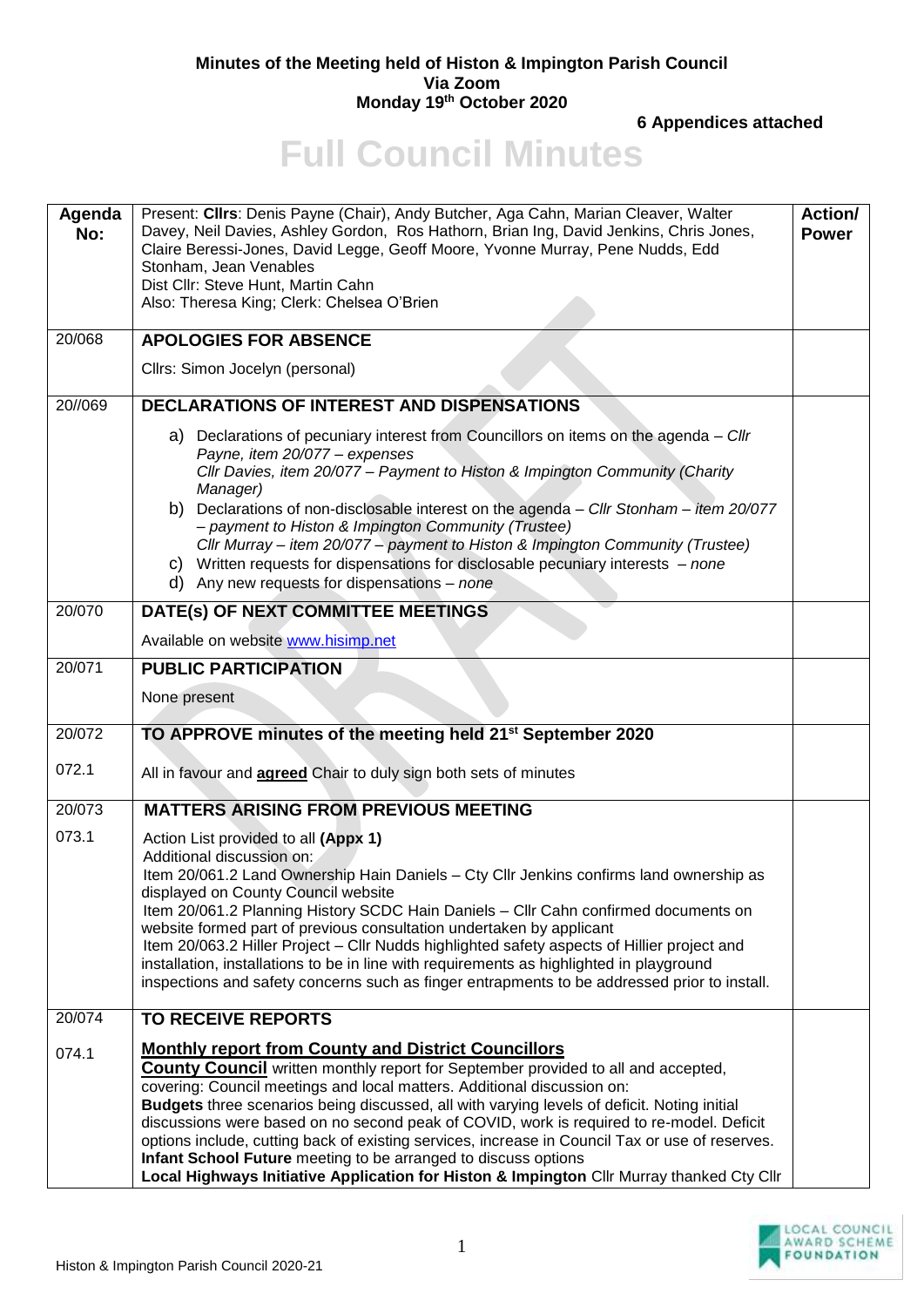| covering: Planning Committee; Full Council decisions; COVID-19; Track & Trace; Community<br>Support Grants; LED Lighting Upgrades<br>Additional discussion on:<br>Buy to Rent Development and increase in housing allowance due to COVID has seen<br>developers increase rent.<br>Waterbeach to Cambridge Consultation now live<br><b>Addenbrookes Train Station more information expected</b><br>074.3<br><b>Clerk's Report (Appx 2)</b> copied to all and accepted. Additional discussion on:<br>Delegated Spend - The Copse Cllr Nudds confirmed amount was £585<br>Training Attended, Emergency Plan Clerk to undertake initial review and incorporate ways<br><b>Clerk</b><br>of working during COVID for report to Working Group to review full plan<br>Website Accessibility Statement to be produced and published highlighting work required<br><b>Clerk</b><br>to update website in line with requirements<br>SLCC Bookshop request to purchase to books for the Office, Charles Arnold Baker Version<br>12 and Virtual Leadership, all in favour and agreed<br>Code of Conduct new model code has undergone review to include aspects of social media,<br>date of publication unknown<br><b>Community Room</b> report of meeting with SCDC Business Support Office and Risk<br>Assessment provided to all. Disappointment in report expressed, members expressed need<br>to include re-opening of public toilets to be included in review. Agreed to delegate to Cllrs<br>YM/ND/<br>Murray and Davies working with staff to review finding and report at next Full Council<br><b>Staff</b><br>meeting.<br>074.4<br><b>Chairs Report (Appx 3)</b> copied to all and accepted. Additional discussion on:<br>Etheldreda Medal Cllr Murray congratulated Cllr Payne for his selfless community service in<br>Histon & Impington for over 40 years. Well wishes from Council members were expressed.<br>Queen's Birthday Honours Council to write and congratulate, all in favour and agreed<br><b>Clerk</b><br>20/075<br><b>WORKING PARTY/TASK &amp; FINISH GROUP REPORTS</b><br>075.1<br><b>Neighbourhood Plan - Referendum Version (V4) available to view on both SCDC and</b><br>Plg<br>www.hiplan.net . Report provided to all, Cllr Jenkins emphasised need for Planning<br>Comm<br>Committee to refer to policy when commenting on applications, and Committees to familiarise<br>All<br>themselves with the relevant projects identified, especially when considering budgets<br>Comm<br>SJ/Env<br>A14 Action Group – final report from members for next agenda, outstanding landscaping<br>Comm<br>actions to be transferred to Environment Committee. Air monitoring to be repeated January -<br>March, noting monitor is following findings of nearby station<br><b>DWP</b><br>Kings Meadow - Cllr Payne to contact group<br>Newsletter Editorial - content continues to be an issue. Any Committee news or events<br>please email to the Office for posting on the website<br><b>Drainage Working Party - November agenda item to review Plan</b><br><b>Climate Emergency –</b> meeting due $20th$ October via Zoom to discuss energy efficiency<br>report<br><b>East Impington</b> – meeting held $7th$ October. Cllr Payne verbally reported on useful<br>presentation to Trinity/Chivers, highlighting:<br>Artist impressions on website<br>Expert advisor on Community Park yet to be engaged<br>Anglia water acknowledge opportunity for site to benefit from other uses<br><b>Public Art</b> – no update<br>075.2<br><b>Committee Chair Reports</b><br><b>Highways Committee</b> Local Highways Initiative Application 21-22 application submitted to<br>enhance the commercial core of Histon & Impington (High Street, between and including Park<br>Lane and Glebe Lane/B1049) noted. Thanks recorded to Cllrs Murray, Davey, Jenkins and |       | Jenkins for attending productive meeting with Councillors to assist with finalising application.<br>Milton Recycling Centre Cllr Payne queried current status of recycling centre and plans to<br>make permanent and possibly extend. Cty Cllr Jenkins was not aware of plans to date |  |
|----------------------------------------------------------------------------------------------------------------------------------------------------------------------------------------------------------------------------------------------------------------------------------------------------------------------------------------------------------------------------------------------------------------------------------------------------------------------------------------------------------------------------------------------------------------------------------------------------------------------------------------------------------------------------------------------------------------------------------------------------------------------------------------------------------------------------------------------------------------------------------------------------------------------------------------------------------------------------------------------------------------------------------------------------------------------------------------------------------------------------------------------------------------------------------------------------------------------------------------------------------------------------------------------------------------------------------------------------------------------------------------------------------------------------------------------------------------------------------------------------------------------------------------------------------------------------------------------------------------------------------------------------------------------------------------------------------------------------------------------------------------------------------------------------------------------------------------------------------------------------------------------------------------------------------------------------------------------------------------------------------------------------------------------------------------------------------------------------------------------------------------------------------------------------------------------------------------------------------------------------------------------------------------------------------------------------------------------------------------------------------------------------------------------------------------------------------------------------------------------------------------------------------------------------------------------------------------------------------------------------------------------------------------------------------------------------------------------------------------------------------------------------------------------------------------------------------------------------------------------------------------------------------------------------------------------------------------------------------------------------------------------------------------------------------------------------------------------------------------------------------------------------------------------------------------------------------------------------------------------------------------------------------------------------------------------------------------------------------------------------------------------------------------------------------------------------------------------------------------------------------------------------------------------------------------------------------------------------------------------------------------------------------------------------------------------------------------------------------------------------------------------------------------------------------------------------------------------------------------------|-------|---------------------------------------------------------------------------------------------------------------------------------------------------------------------------------------------------------------------------------------------------------------------------------------|--|
|                                                                                                                                                                                                                                                                                                                                                                                                                                                                                                                                                                                                                                                                                                                                                                                                                                                                                                                                                                                                                                                                                                                                                                                                                                                                                                                                                                                                                                                                                                                                                                                                                                                                                                                                                                                                                                                                                                                                                                                                                                                                                                                                                                                                                                                                                                                                                                                                                                                                                                                                                                                                                                                                                                                                                                                                                                                                                                                                                                                                                                                                                                                                                                                                                                                                                                                                                                                                                                                                                                                                                                                                                                                                                                                                                                                                                                                                      | 074.2 | <b>District Council</b> written monthly report for September provided to all and accepted,                                                                                                                                                                                            |  |
|                                                                                                                                                                                                                                                                                                                                                                                                                                                                                                                                                                                                                                                                                                                                                                                                                                                                                                                                                                                                                                                                                                                                                                                                                                                                                                                                                                                                                                                                                                                                                                                                                                                                                                                                                                                                                                                                                                                                                                                                                                                                                                                                                                                                                                                                                                                                                                                                                                                                                                                                                                                                                                                                                                                                                                                                                                                                                                                                                                                                                                                                                                                                                                                                                                                                                                                                                                                                                                                                                                                                                                                                                                                                                                                                                                                                                                                                      |       |                                                                                                                                                                                                                                                                                       |  |
|                                                                                                                                                                                                                                                                                                                                                                                                                                                                                                                                                                                                                                                                                                                                                                                                                                                                                                                                                                                                                                                                                                                                                                                                                                                                                                                                                                                                                                                                                                                                                                                                                                                                                                                                                                                                                                                                                                                                                                                                                                                                                                                                                                                                                                                                                                                                                                                                                                                                                                                                                                                                                                                                                                                                                                                                                                                                                                                                                                                                                                                                                                                                                                                                                                                                                                                                                                                                                                                                                                                                                                                                                                                                                                                                                                                                                                                                      |       |                                                                                                                                                                                                                                                                                       |  |
|                                                                                                                                                                                                                                                                                                                                                                                                                                                                                                                                                                                                                                                                                                                                                                                                                                                                                                                                                                                                                                                                                                                                                                                                                                                                                                                                                                                                                                                                                                                                                                                                                                                                                                                                                                                                                                                                                                                                                                                                                                                                                                                                                                                                                                                                                                                                                                                                                                                                                                                                                                                                                                                                                                                                                                                                                                                                                                                                                                                                                                                                                                                                                                                                                                                                                                                                                                                                                                                                                                                                                                                                                                                                                                                                                                                                                                                                      |       |                                                                                                                                                                                                                                                                                       |  |
|                                                                                                                                                                                                                                                                                                                                                                                                                                                                                                                                                                                                                                                                                                                                                                                                                                                                                                                                                                                                                                                                                                                                                                                                                                                                                                                                                                                                                                                                                                                                                                                                                                                                                                                                                                                                                                                                                                                                                                                                                                                                                                                                                                                                                                                                                                                                                                                                                                                                                                                                                                                                                                                                                                                                                                                                                                                                                                                                                                                                                                                                                                                                                                                                                                                                                                                                                                                                                                                                                                                                                                                                                                                                                                                                                                                                                                                                      |       |                                                                                                                                                                                                                                                                                       |  |
|                                                                                                                                                                                                                                                                                                                                                                                                                                                                                                                                                                                                                                                                                                                                                                                                                                                                                                                                                                                                                                                                                                                                                                                                                                                                                                                                                                                                                                                                                                                                                                                                                                                                                                                                                                                                                                                                                                                                                                                                                                                                                                                                                                                                                                                                                                                                                                                                                                                                                                                                                                                                                                                                                                                                                                                                                                                                                                                                                                                                                                                                                                                                                                                                                                                                                                                                                                                                                                                                                                                                                                                                                                                                                                                                                                                                                                                                      |       |                                                                                                                                                                                                                                                                                       |  |
|                                                                                                                                                                                                                                                                                                                                                                                                                                                                                                                                                                                                                                                                                                                                                                                                                                                                                                                                                                                                                                                                                                                                                                                                                                                                                                                                                                                                                                                                                                                                                                                                                                                                                                                                                                                                                                                                                                                                                                                                                                                                                                                                                                                                                                                                                                                                                                                                                                                                                                                                                                                                                                                                                                                                                                                                                                                                                                                                                                                                                                                                                                                                                                                                                                                                                                                                                                                                                                                                                                                                                                                                                                                                                                                                                                                                                                                                      |       |                                                                                                                                                                                                                                                                                       |  |
|                                                                                                                                                                                                                                                                                                                                                                                                                                                                                                                                                                                                                                                                                                                                                                                                                                                                                                                                                                                                                                                                                                                                                                                                                                                                                                                                                                                                                                                                                                                                                                                                                                                                                                                                                                                                                                                                                                                                                                                                                                                                                                                                                                                                                                                                                                                                                                                                                                                                                                                                                                                                                                                                                                                                                                                                                                                                                                                                                                                                                                                                                                                                                                                                                                                                                                                                                                                                                                                                                                                                                                                                                                                                                                                                                                                                                                                                      |       |                                                                                                                                                                                                                                                                                       |  |
|                                                                                                                                                                                                                                                                                                                                                                                                                                                                                                                                                                                                                                                                                                                                                                                                                                                                                                                                                                                                                                                                                                                                                                                                                                                                                                                                                                                                                                                                                                                                                                                                                                                                                                                                                                                                                                                                                                                                                                                                                                                                                                                                                                                                                                                                                                                                                                                                                                                                                                                                                                                                                                                                                                                                                                                                                                                                                                                                                                                                                                                                                                                                                                                                                                                                                                                                                                                                                                                                                                                                                                                                                                                                                                                                                                                                                                                                      |       |                                                                                                                                                                                                                                                                                       |  |
|                                                                                                                                                                                                                                                                                                                                                                                                                                                                                                                                                                                                                                                                                                                                                                                                                                                                                                                                                                                                                                                                                                                                                                                                                                                                                                                                                                                                                                                                                                                                                                                                                                                                                                                                                                                                                                                                                                                                                                                                                                                                                                                                                                                                                                                                                                                                                                                                                                                                                                                                                                                                                                                                                                                                                                                                                                                                                                                                                                                                                                                                                                                                                                                                                                                                                                                                                                                                                                                                                                                                                                                                                                                                                                                                                                                                                                                                      |       |                                                                                                                                                                                                                                                                                       |  |
|                                                                                                                                                                                                                                                                                                                                                                                                                                                                                                                                                                                                                                                                                                                                                                                                                                                                                                                                                                                                                                                                                                                                                                                                                                                                                                                                                                                                                                                                                                                                                                                                                                                                                                                                                                                                                                                                                                                                                                                                                                                                                                                                                                                                                                                                                                                                                                                                                                                                                                                                                                                                                                                                                                                                                                                                                                                                                                                                                                                                                                                                                                                                                                                                                                                                                                                                                                                                                                                                                                                                                                                                                                                                                                                                                                                                                                                                      |       |                                                                                                                                                                                                                                                                                       |  |
|                                                                                                                                                                                                                                                                                                                                                                                                                                                                                                                                                                                                                                                                                                                                                                                                                                                                                                                                                                                                                                                                                                                                                                                                                                                                                                                                                                                                                                                                                                                                                                                                                                                                                                                                                                                                                                                                                                                                                                                                                                                                                                                                                                                                                                                                                                                                                                                                                                                                                                                                                                                                                                                                                                                                                                                                                                                                                                                                                                                                                                                                                                                                                                                                                                                                                                                                                                                                                                                                                                                                                                                                                                                                                                                                                                                                                                                                      |       |                                                                                                                                                                                                                                                                                       |  |
|                                                                                                                                                                                                                                                                                                                                                                                                                                                                                                                                                                                                                                                                                                                                                                                                                                                                                                                                                                                                                                                                                                                                                                                                                                                                                                                                                                                                                                                                                                                                                                                                                                                                                                                                                                                                                                                                                                                                                                                                                                                                                                                                                                                                                                                                                                                                                                                                                                                                                                                                                                                                                                                                                                                                                                                                                                                                                                                                                                                                                                                                                                                                                                                                                                                                                                                                                                                                                                                                                                                                                                                                                                                                                                                                                                                                                                                                      |       |                                                                                                                                                                                                                                                                                       |  |
|                                                                                                                                                                                                                                                                                                                                                                                                                                                                                                                                                                                                                                                                                                                                                                                                                                                                                                                                                                                                                                                                                                                                                                                                                                                                                                                                                                                                                                                                                                                                                                                                                                                                                                                                                                                                                                                                                                                                                                                                                                                                                                                                                                                                                                                                                                                                                                                                                                                                                                                                                                                                                                                                                                                                                                                                                                                                                                                                                                                                                                                                                                                                                                                                                                                                                                                                                                                                                                                                                                                                                                                                                                                                                                                                                                                                                                                                      |       |                                                                                                                                                                                                                                                                                       |  |
|                                                                                                                                                                                                                                                                                                                                                                                                                                                                                                                                                                                                                                                                                                                                                                                                                                                                                                                                                                                                                                                                                                                                                                                                                                                                                                                                                                                                                                                                                                                                                                                                                                                                                                                                                                                                                                                                                                                                                                                                                                                                                                                                                                                                                                                                                                                                                                                                                                                                                                                                                                                                                                                                                                                                                                                                                                                                                                                                                                                                                                                                                                                                                                                                                                                                                                                                                                                                                                                                                                                                                                                                                                                                                                                                                                                                                                                                      |       |                                                                                                                                                                                                                                                                                       |  |
|                                                                                                                                                                                                                                                                                                                                                                                                                                                                                                                                                                                                                                                                                                                                                                                                                                                                                                                                                                                                                                                                                                                                                                                                                                                                                                                                                                                                                                                                                                                                                                                                                                                                                                                                                                                                                                                                                                                                                                                                                                                                                                                                                                                                                                                                                                                                                                                                                                                                                                                                                                                                                                                                                                                                                                                                                                                                                                                                                                                                                                                                                                                                                                                                                                                                                                                                                                                                                                                                                                                                                                                                                                                                                                                                                                                                                                                                      |       |                                                                                                                                                                                                                                                                                       |  |
|                                                                                                                                                                                                                                                                                                                                                                                                                                                                                                                                                                                                                                                                                                                                                                                                                                                                                                                                                                                                                                                                                                                                                                                                                                                                                                                                                                                                                                                                                                                                                                                                                                                                                                                                                                                                                                                                                                                                                                                                                                                                                                                                                                                                                                                                                                                                                                                                                                                                                                                                                                                                                                                                                                                                                                                                                                                                                                                                                                                                                                                                                                                                                                                                                                                                                                                                                                                                                                                                                                                                                                                                                                                                                                                                                                                                                                                                      |       |                                                                                                                                                                                                                                                                                       |  |
|                                                                                                                                                                                                                                                                                                                                                                                                                                                                                                                                                                                                                                                                                                                                                                                                                                                                                                                                                                                                                                                                                                                                                                                                                                                                                                                                                                                                                                                                                                                                                                                                                                                                                                                                                                                                                                                                                                                                                                                                                                                                                                                                                                                                                                                                                                                                                                                                                                                                                                                                                                                                                                                                                                                                                                                                                                                                                                                                                                                                                                                                                                                                                                                                                                                                                                                                                                                                                                                                                                                                                                                                                                                                                                                                                                                                                                                                      |       |                                                                                                                                                                                                                                                                                       |  |
|                                                                                                                                                                                                                                                                                                                                                                                                                                                                                                                                                                                                                                                                                                                                                                                                                                                                                                                                                                                                                                                                                                                                                                                                                                                                                                                                                                                                                                                                                                                                                                                                                                                                                                                                                                                                                                                                                                                                                                                                                                                                                                                                                                                                                                                                                                                                                                                                                                                                                                                                                                                                                                                                                                                                                                                                                                                                                                                                                                                                                                                                                                                                                                                                                                                                                                                                                                                                                                                                                                                                                                                                                                                                                                                                                                                                                                                                      |       |                                                                                                                                                                                                                                                                                       |  |
|                                                                                                                                                                                                                                                                                                                                                                                                                                                                                                                                                                                                                                                                                                                                                                                                                                                                                                                                                                                                                                                                                                                                                                                                                                                                                                                                                                                                                                                                                                                                                                                                                                                                                                                                                                                                                                                                                                                                                                                                                                                                                                                                                                                                                                                                                                                                                                                                                                                                                                                                                                                                                                                                                                                                                                                                                                                                                                                                                                                                                                                                                                                                                                                                                                                                                                                                                                                                                                                                                                                                                                                                                                                                                                                                                                                                                                                                      |       |                                                                                                                                                                                                                                                                                       |  |

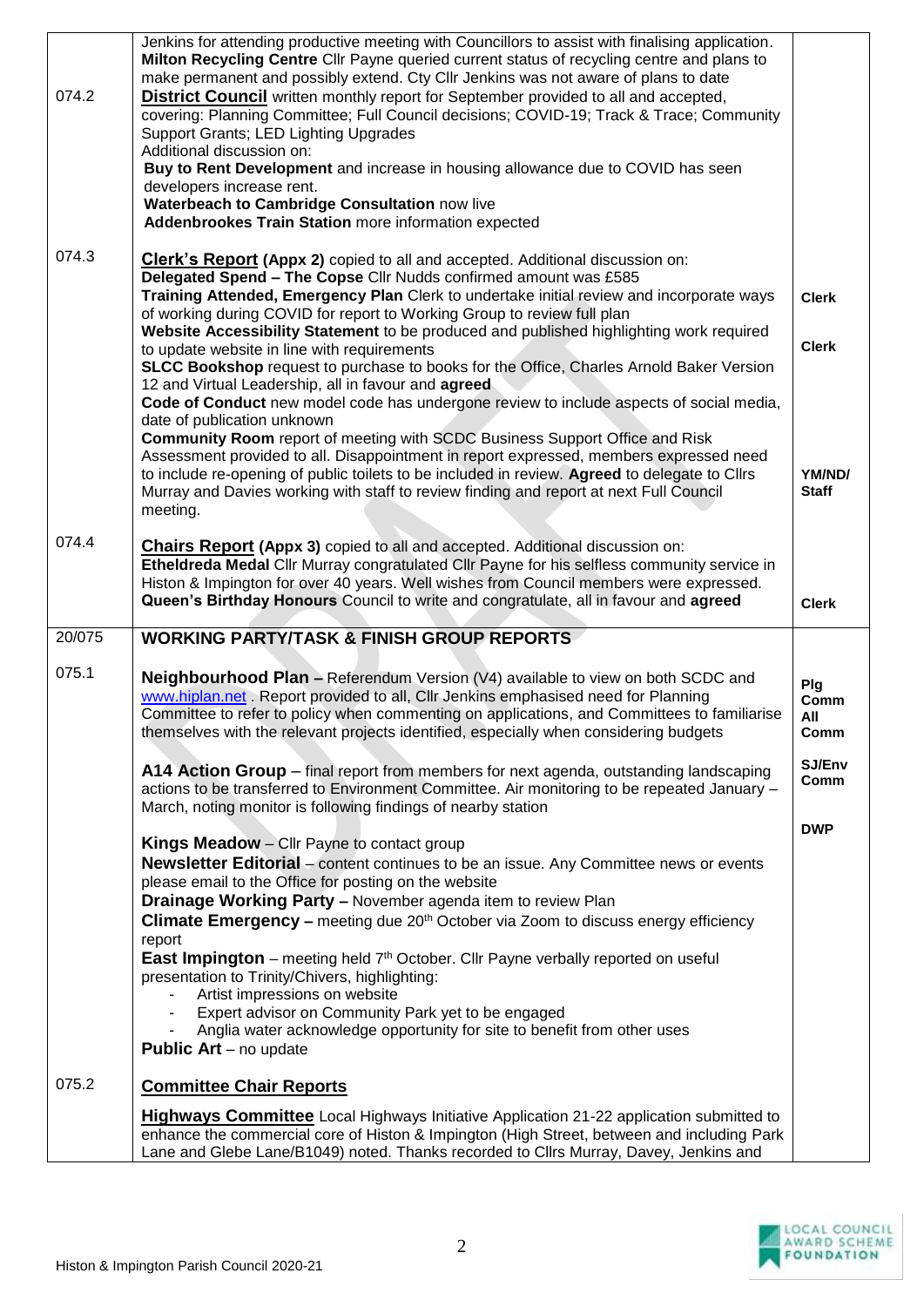|        | Committee Clerk.                                                                                                                                                                                                                                                                                                                                                                                                                                                                                   |                             |
|--------|----------------------------------------------------------------------------------------------------------------------------------------------------------------------------------------------------------------------------------------------------------------------------------------------------------------------------------------------------------------------------------------------------------------------------------------------------------------------------------------------------|-----------------------------|
|        | Parking on Pavements Consultation running until 22nd November 2020. Councillors to<br>email Highways Committee with any views prior to next meeting on 9 <sup>th</sup> November. All agreed<br>to delegate response to Highways Committee                                                                                                                                                                                                                                                          |                             |
|        | <b>Committee Structure</b> informal meeting held 6 <sup>th</sup> October, current Committee structure to<br>remain in place, review of Terms of Reference and frequency of meetings due on the 9th<br>November as well as election of Committee Chair                                                                                                                                                                                                                                              |                             |
| 075.3  | <b>Environment Committee</b> workshop scheduled 28 <sup>th</sup> October via Zoom, next meeting due<br>17th November                                                                                                                                                                                                                                                                                                                                                                               |                             |
| 075.4  | Finance & Assets Committee Next meeting due 26th October                                                                                                                                                                                                                                                                                                                                                                                                                                           |                             |
| 075.5  | <b>Employment Committee 1 vacancy</b> - to elect new member. Clirs Beressi-Jones and<br>Venables expressed interest. Cllr Ing proposed to accept both proposed members and<br>delegate Employment Committee to formally make this happen at their meeting. All in favour<br>and agreed. Terms of Reference to be amended to increase Committee membership                                                                                                                                          |                             |
| 20/076 | TO ACCEPT COMMITTEE REPORTS note actions and agree                                                                                                                                                                                                                                                                                                                                                                                                                                                 |                             |
| 076.1  | <b>Planning Committee</b> – draft minutes 29 <sup>th</sup> September provided to all and accepted. Next<br>meeting due 20 <sup>th</sup> October. Two vacancies noted, no interest expressed. Item for next<br>agenda                                                                                                                                                                                                                                                                               | <b>Nov</b><br>Agenda        |
| 076.2  | Recreation Committee - draft minutes 28th September 2020 provided to all and accepted.<br>Next meeting due 2 <sup>nd</sup> November. One vacancy noted, no interest expressed. Item for next<br>agenda                                                                                                                                                                                                                                                                                             | <b>Nov</b><br>Agenda        |
|        | HI Active Leisure and Recreation Needs - Project Initiation Document and Proposal Paper<br>provided to all (Appx 4). Cllr Ing verbally briefed Council on project objectives and actions<br>required outlining:<br>Factual based survey to identify the needs of the Community not to produce<br>recommendations<br>Learn new habits of the Community to enable to Council to move forward                                                                                                         |                             |
|        | To review and endorse project and to discuss options for delivery (Committee or Full<br>Council Led). Cllrs Moore and Payne expressed the need for a community survey and not<br>just data gathering from select sources, a document sent to every household in the village<br>would quantify the project. Project group to revise delivery to include survey and report back<br>at next meeting.<br>To fill vacancy on project group. Cllr Cahn volunteered for vacancy, all in favour and agreed | <b>Nov Full</b><br>Council  |
| 20/077 | TO RECEIVE FINANCE & ADMINISTRATION REPORT (Appx 5)                                                                                                                                                                                                                                                                                                                                                                                                                                                |                             |
|        | Cllr Payne declared a pecuniary interest and took no part in the meeting. Cllr Murray took the<br>Chair for this item.                                                                                                                                                                                                                                                                                                                                                                             |                             |
| 077.1  | CIIr Davies declared a pecuniary interest and took no part in the meeting.<br>To note payment of accounts under delegated approval, RFO report provided to all and<br>noted                                                                                                                                                                                                                                                                                                                        |                             |
|        | CIIr Nudds queried payment listed for Haydens noting discrepancies on tree surveys received<br>and order made. Cllr Nudds to arrange meeting with Haydens, payment to be deferred to<br>Finance & Assets Committee 26 <sup>th</sup> October for authorisation                                                                                                                                                                                                                                      | Cllr<br><b>Nudds</b><br>F&A |
| 077.2  | To approve payment of outstanding accounts due as outlined in RFO report including<br>additional payment, proposed Cllr Venables, seconded Cllr Ing all in favour and approved                                                                                                                                                                                                                                                                                                                     | Comm                        |
| 077.3  | To report on amounts paid in, noted                                                                                                                                                                                                                                                                                                                                                                                                                                                                |                             |
| 077.4  | <b>Committee Budgets</b> request for all Committees to review Neighbourhood Plan Project list<br>in line with budget requests for 21-22 noted                                                                                                                                                                                                                                                                                                                                                      |                             |